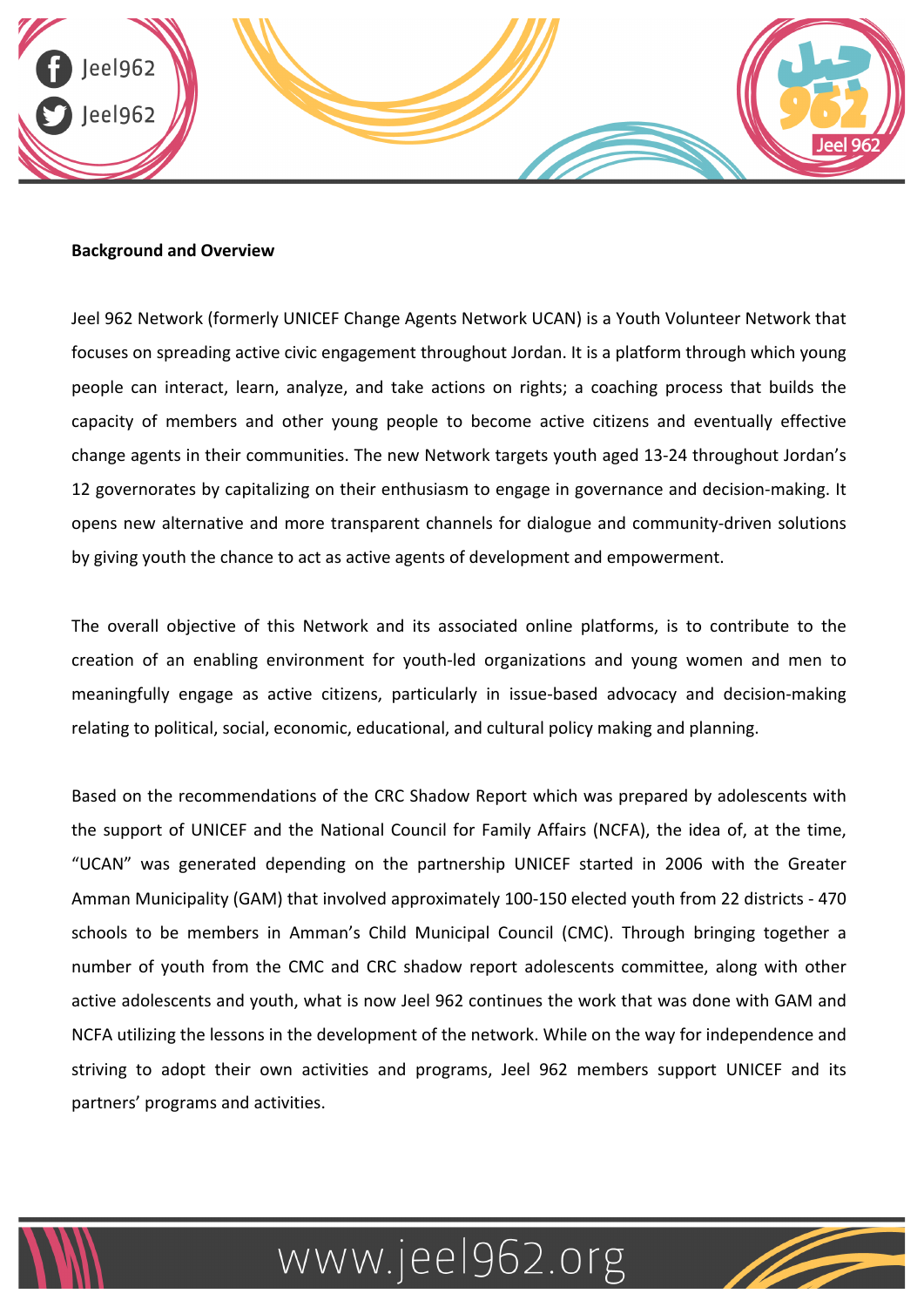

In partnership with CMC, Jeel 962 also advocates for children's needs, rights, and concerns by working on influencing decisions of the adults municipal council. The network ensures the inclusion of youth from different geographical locations, social classes, and age groups, taking gender balance into consideration. Youth with disabilities in the network's activities are a priority; activities and trainings are made as accessible to the needs of youth with disabilities as possible.

UNICEF's Youth and Adolescents section has established an active and meaningful engagement strategy to include youth and adolescents in community service projects so that they can interact directly with UNICEF and partner programs on child rights and other related issues. Jeel 962, being a youth arm to UNICEF programs including Child protection, Education, as well as Health and Nutrition, support campaigns related to these programs such as the back to school campaign, the vaccination campaign, and disaster risk reduction (DRR) and youth resilience building in Jordan.

Findings from a 2010 assessment conducted to assess the Child Friendly Cities efforts revealed that there is a need for more coordination between the stakeholders, NGOs and GAM as well as a more efficient reporting and tracking structure on issues raised by children and youth in their communities. Jeel 962 enables plotting down cases reported in locations around Jordan; it will also serve as a social monitoring and evaluation tool for young citizens and will enable both local and central governments to track their responses and collaboratively undertake actions.

Youth in Jordan have limited opportunities to participate in their communities, they are often excluded from taking decisions affecting their lives, and have a very limited say in how their community is managed and shaped. Jeel 962 is working on giving youth in Jordan the power to advocate and contribute to positive change, create empirical evidence on risks their community faces, and establish common grounds for community and government collaboration on the shared goal of improving living conditions for the community at large. Jeel 962 works with partners and CBOs to promote inclusive governance through issue-based advocacy that integrates the use of digital technology tools and strategies with traditional advocacy tools. With wider mobilization capacities of



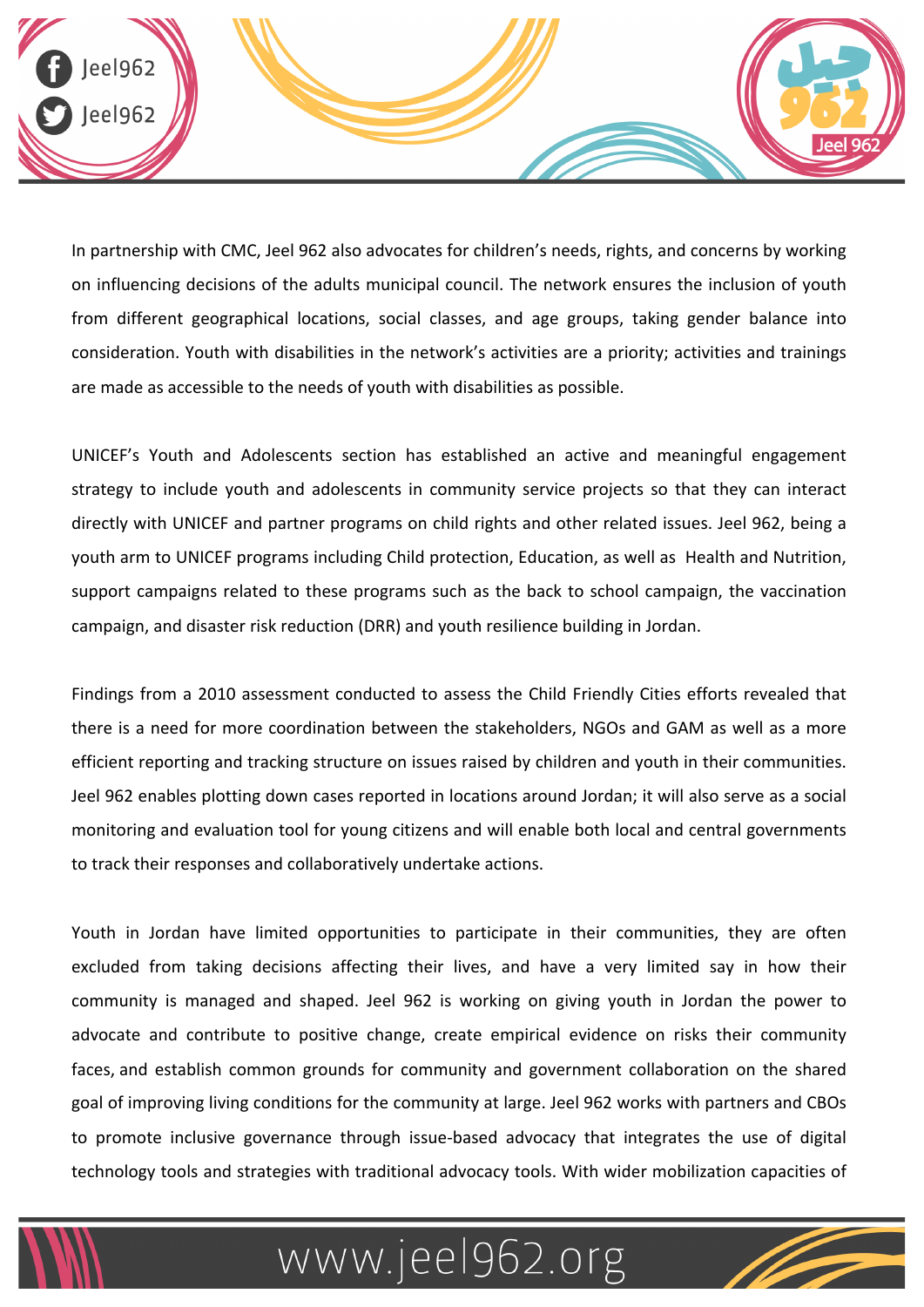

digital technologies and new media, this approach will help build awareness on youth rights by increasing youth access to information; mobilizing young citizens and CBOs to report their views and experiences and contribute additional data on social services.

### **Collaborations and partnerships**

In addition to their work with Jordanian youth and adolescents, Jeel 962 members and task-forces are involved in the UNICEF emergency program by working with Syrian youth and adolescents in refugee camps and host communities. Members of Jeel 962 will continue this collaboration with young Syrian refugees living in host communities and engage them in the network's activities, including campaigns, civic engagement, and capacity-building and basic life skills trainings. Existing adolescents and youth friendly spaces in refugee camps will be used as venues in implementing Jeel 962 activities and trainings, by focusing on social cohesion through collaborative initiatives and resilience building among Jordanian, Palestinian and Syrian youth.

Jeel 962 also partners with the private sector, NGOs, academia, government, civil society, and youth in facilitating dialogue, identifying pressing challenges facing youth and adolescents in Jordan. Jeel 962 activities and corresponding reports will mobilize actors and provide opportunities for engagement with young people including collaboration in seeking creative ways of addressing the identified challenges and linking young people with policy makers.

In the year 2016, three task-forces were created in the Network under which projects and initiatives can be proposed, planned and implemented. Issues adopted by the task-forces were based on various mapping exercises in the past year in various communities in Amman. Priorities identified included Education, Rights of People with Disabilities (PWD), and Environmental issues. Accordingly, projects suggested for this year include spreading various formal and non-formal ethics education programs in UNRWA Schools in Jordan, and engaging in a campaign to advocate for the rights of youth with disabilities in the labor market amongst other ideas.



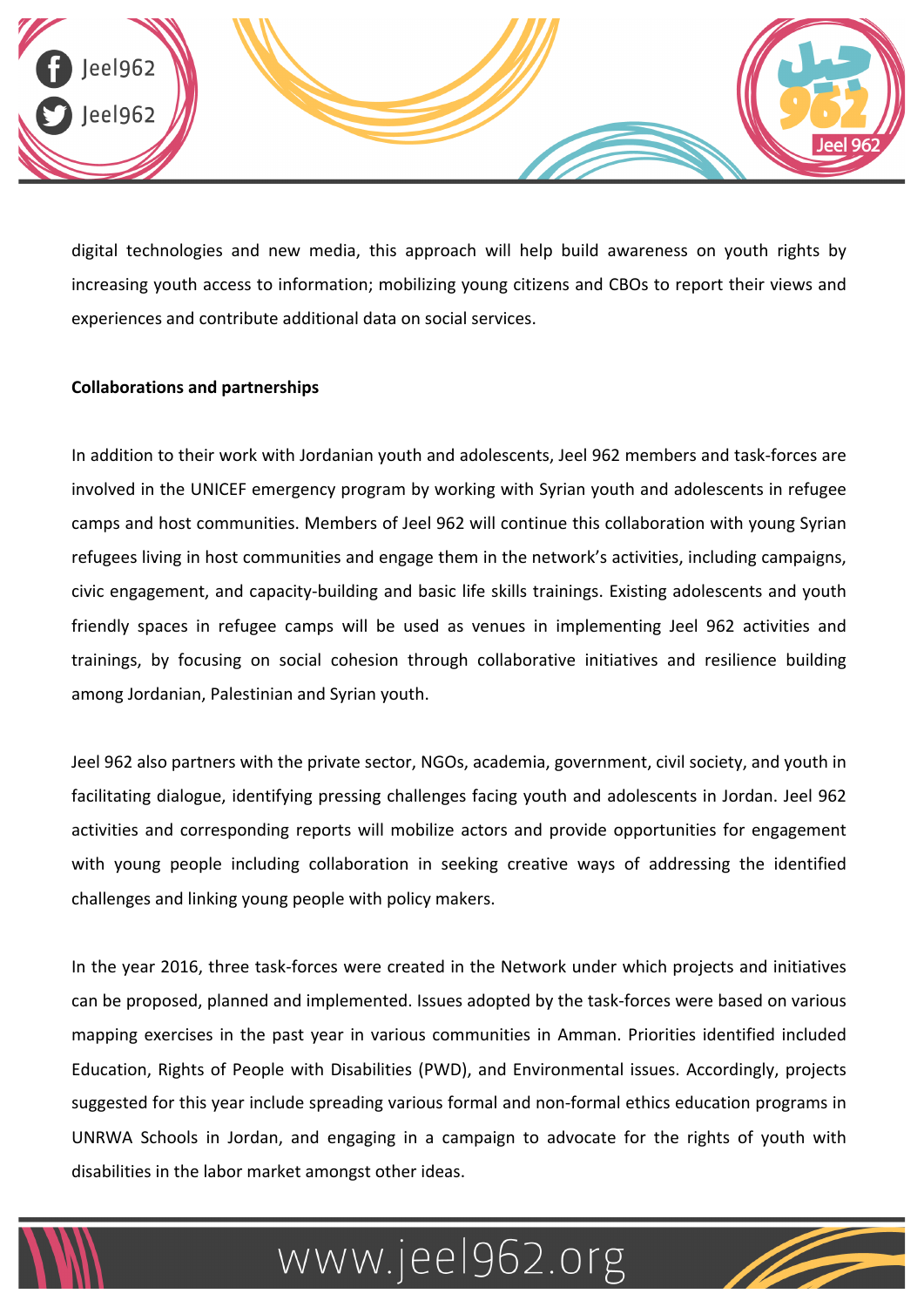

#### **Digital Engagement and Activism**

As Jordan witnesses a remarkable growth in use of mobile telephony among young people and in adoption of new media tools for cross-platform and border-less communication, the reliance on technology as a medium comes as a natural consequence to today's booming technology and its widespread use by youth in the region. Youth think that it is only about time that new channels of communication and constructive dialogue are created. Jeel 962 answers to such demands by capitalizing on the enthusiasm for new low-cost and replicable technologies among youth throughout the Middle East and engages young people through ICT tools for wider meaningful social engagement aimed at enhancing their contributions to society.

The Network enjoys 3 digital engagement platforms for youth including an online portal, an interactive map and a mobile application connected to them. The goal of the Online Portal isn't to use technology for the sake of technology, but to leverage it as a tool to achieve social objectives. It gives members the opportunity to create personal accounts through which they interact with each other and collaborate on various initiatives and calls for action. The platform also showcases the latest volunteer and training opportunities creating a space for engagement and improvement for youth all over Jordan both online and on the ground with various partners.

The use of the Portal is not only limited to Jeel 962 members (although those have special rights within it); it allows anyone interested in the development and volunteer work to participate in certain activities that are advertised for non-members and voice their support for various initiatives that could be, then, taken on by a member and turned into an initiative.

The Interactive Digital Map is featured on the online portal. It enables mapping techniques that provide for visualization of Jeel 962 research findings and act as an Interactive Action Research platform. The Interactive Digital Map facilitates analysis of locations against key existing data (socio-



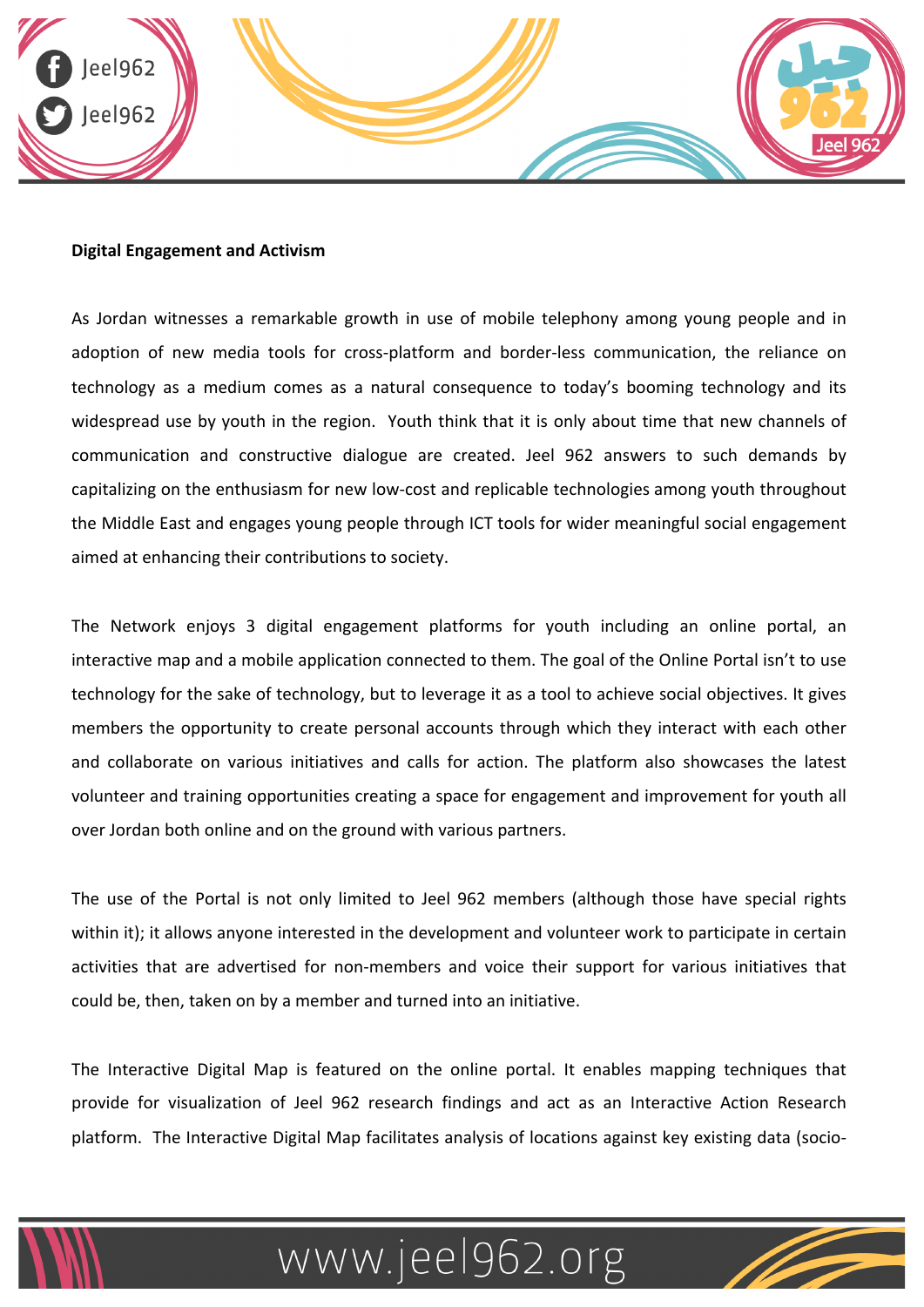

economic), and allow "click through'" to further details and a variety of feedback tools. The interactive digital map will allow filtration by type of issues, location, demographics among others.

The mobile application compliments the map by being a mechanism that enables citizens, particularly youth, to report issues of concern and then share it publicly thus providing an opportunity for others to vote for these issues and make them a priority for users of the Portal. This would also allow users to either act and advocate for the issue via an online campaign or create a response offline in their communities. 

The newly available Digital Engagement Platforms will be used to crowd-source youth input on issues of concern by offering an easy-to-use system that builds on the core values of good governance and one's need to innovate solutions to issues that have proved of utter importance to the community. The Portal; "www.Jeel962.org" aspires to become the region's biggest online youth hub for innovation and community solutions.

UNICEF's experience in the region and beyond, confirms that when youth are given the proper digital media training and tools they can be influential and effective collaborators with government, can effectively activate and drive change into their communities. Through using the Digital Engagement Platforms, the network will reach out to communities with the most vulnerable children and youth. By adopting an innovation culture in Jeel 962, youth will be able to exercise their rights and meaningfully engage as active citizens, particularly in decision-making relating to political, social, economic, educational and cultural policy and planning processes.

### **Sustainability**

Jeel 962 is posing itself, its rationale and activities on the priority list of youth developmental efforts in Jordan. Therefore the network is a priority for the UNICEF- Jordan current country programme 2013-



# www.jeel962.org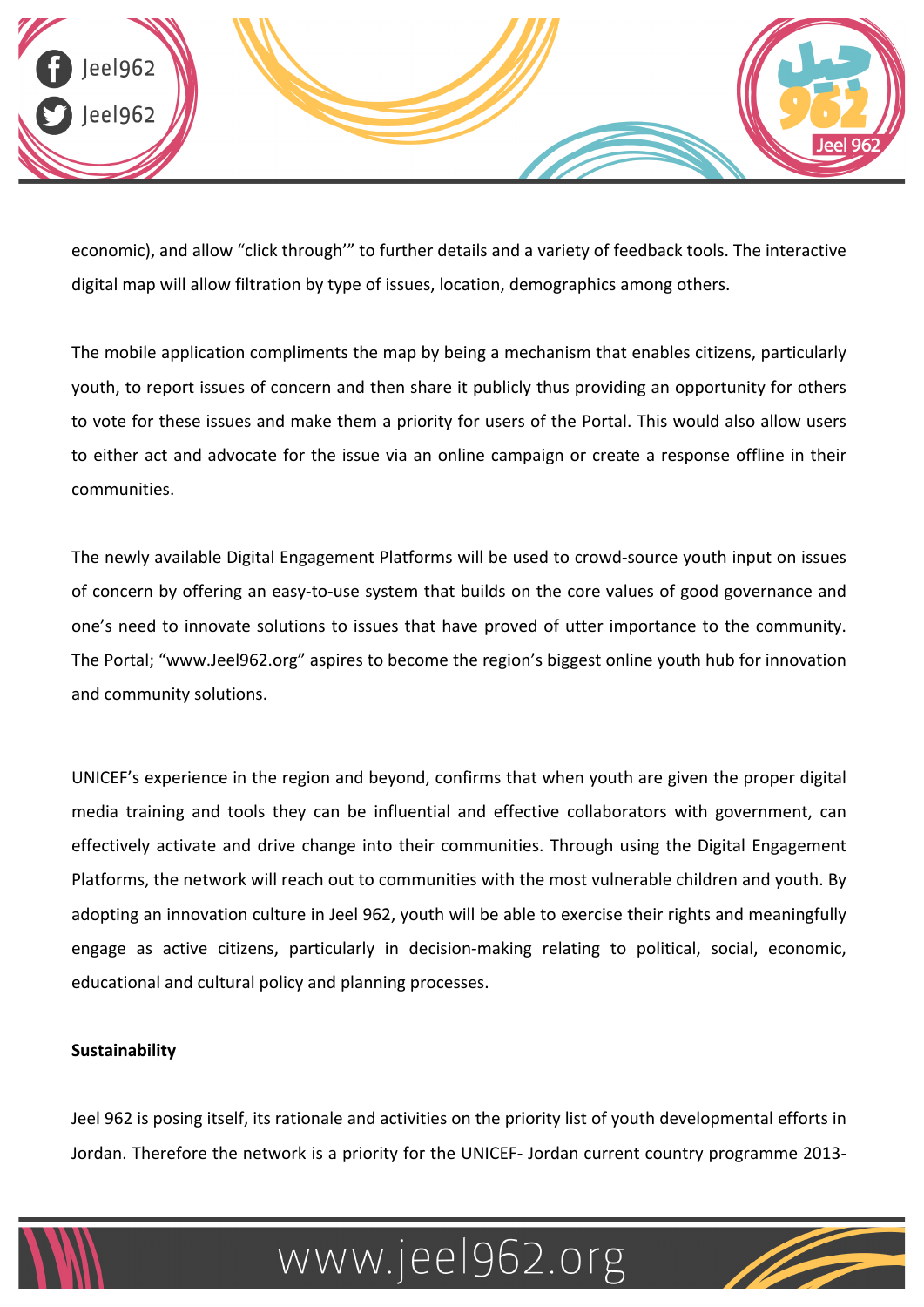

2017. In co-operation with stakeholders, partners and counterparts, UNICEF will showcase and promote the Jeel 962 products across a wide range of sectors including government, private sector and partners for the scale up phase through 2017. Tech Tribes; a Jordan-based ICT4D organization will act as the primary mentor and umbrella of Jeel 962 in their first two cycles of projects through 2016. This will ensure guidance and programmatic support for the members in their initiatives and projects. Tech Tribes will also supervise the activation and utilization of the Digital Engagement Platforms for 2016 and support Jeel 962 in their branding, marketing and outreach efforts. This mentorship period is aimed at creating a strong structure internally that would allow members and committees to take on the Network towards independence and internal governance as professionally and smoothly as possible. 

Capacity-building of Jeel 962 members during the above-mentioned period will ensure a cohort of youth who undertake youth policy engagement among peers, with government, public institutions and civil society and youth related stakeholders throughout the development of the network's structure and activities. To achieve that a series of targeted trainings for Jeel 962 leaders and members will be implemented by UNICEF, Tech Tribes and other partners to ensure the members' proficiency in the field of new social media and online technologies to better achieve their mission and enhance their capacity to run community-led initiatives using digital tools for youth civic engagement. 

The network's plans will be participatory developed and monitored- enabling efficient and consultative monitoring and evaluation of the activities implemented and verification of achieved results. The processes will include the youth members of the network, their mentors, and beneficiaries. The online portal will post and share lessons learned and experiences which will be disseminated widely to communities, giving other youth groups the chance to replicate initiatives from the shared experiences.